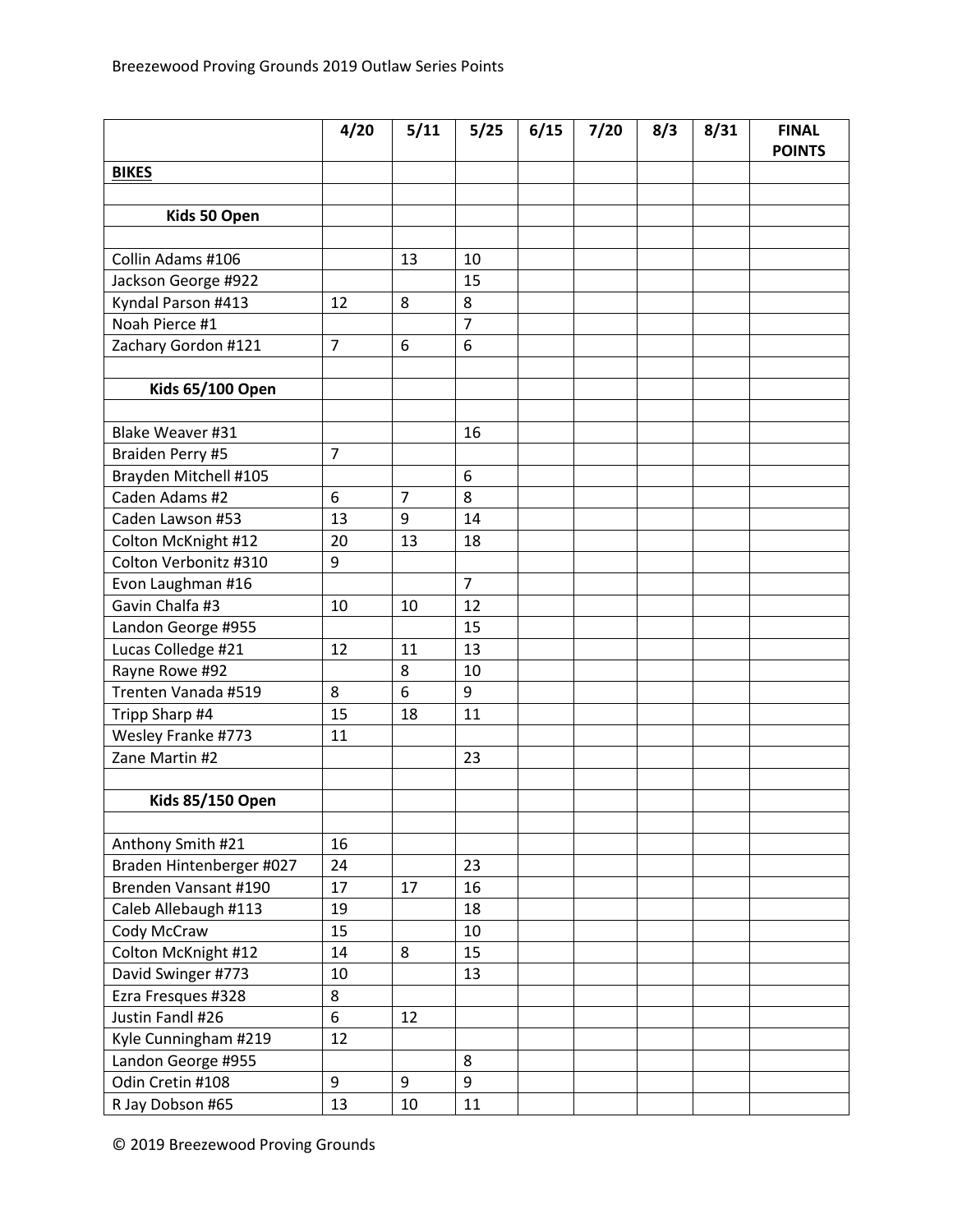| TJ Delawder #407            | $\overline{7}$ | 6              | $\overline{7}$ |  |  |  |
|-----------------------------|----------------|----------------|----------------|--|--|--|
| Tripp Sharp #4              | 11             | 7              | 12             |  |  |  |
| Zane Martin #28             |                |                | 14             |  |  |  |
|                             |                |                |                |  |  |  |
| <b>Kool Boy</b>             |                |                |                |  |  |  |
|                             |                |                |                |  |  |  |
| Anthony Smith #21           | 10             |                |                |  |  |  |
| Austin Dotson #69           |                | $\overline{7}$ |                |  |  |  |
| Broc Bonamo #221            | 9              | 11             |                |  |  |  |
| Chase Bonamo #211           |                | 15             | 14             |  |  |  |
| Cody McCraw #77             | 8              |                |                |  |  |  |
| Dane Shaw #916              | 16             | 16             | 13             |  |  |  |
| Dayne Miller #28            | 25             | 17             | 16             |  |  |  |
| Devin Halaburda #120        | 13             | 10             |                |  |  |  |
| Ethan Schwartz #826         | 18             | 19             |                |  |  |  |
| Ezra Fresques #328          | 14             | 18             |                |  |  |  |
| Isaac Ivosevich #23         |                |                | 10             |  |  |  |
| Jared Scott #42             | 17             | 14             |                |  |  |  |
| Jason Glaze #26             |                | 9              | 8              |  |  |  |
| Joshua Moore #247           |                | 26             |                |  |  |  |
| Kaige Norris #22            | 12             |                |                |  |  |  |
| Kyle Cunningham #219        |                |                | 12             |  |  |  |
| Logan Beachley #804         |                |                | $\overline{7}$ |  |  |  |
| Matthew Vansant #189        | 20             | 21             | 21             |  |  |  |
| R Jay Dobson #65            | 11             | 8              |                |  |  |  |
| Scott Gray #12              | 15             | 12             | 11             |  |  |  |
| TJ Notarianni #4            |                | 13             | 9              |  |  |  |
|                             |                |                |                |  |  |  |
| <b>Two Stroke Only Open</b> |                |                |                |  |  |  |
|                             |                |                |                |  |  |  |
| Braden Hintenberger #027    |                |                | 9              |  |  |  |
| Broc Bonamo #221            | 7              | $\overline{7}$ |                |  |  |  |
| Clay Haulman #631           |                |                | 18             |  |  |  |
| Dale Lewis #11              | 14             |                |                |  |  |  |
| Dayne Miller #28            | 11             |                | 11             |  |  |  |
| Devin Halaburda #120        |                | 8              |                |  |  |  |
| Dustin Mallow #58           |                | 21             |                |  |  |  |
| Evan Griffith #720          |                | 9              |                |  |  |  |
| Ezra Fresquez #328          |                | 12             |                |  |  |  |
| Grace Payne #12             | 10             |                | $\overline{7}$ |  |  |  |
| Henry Moore #262            | 12             |                |                |  |  |  |
| Jason Trevenen #74          | 9              |                |                |  |  |  |
| Jeffrey Bennett #17         |                | 13             |                |  |  |  |
| Kaleb Rudy #121             |                | 10             |                |  |  |  |
| Mason Guelich #691          | 8              | 11             | 10             |  |  |  |
| Nicholas Luedtke #7         |                |                | 8              |  |  |  |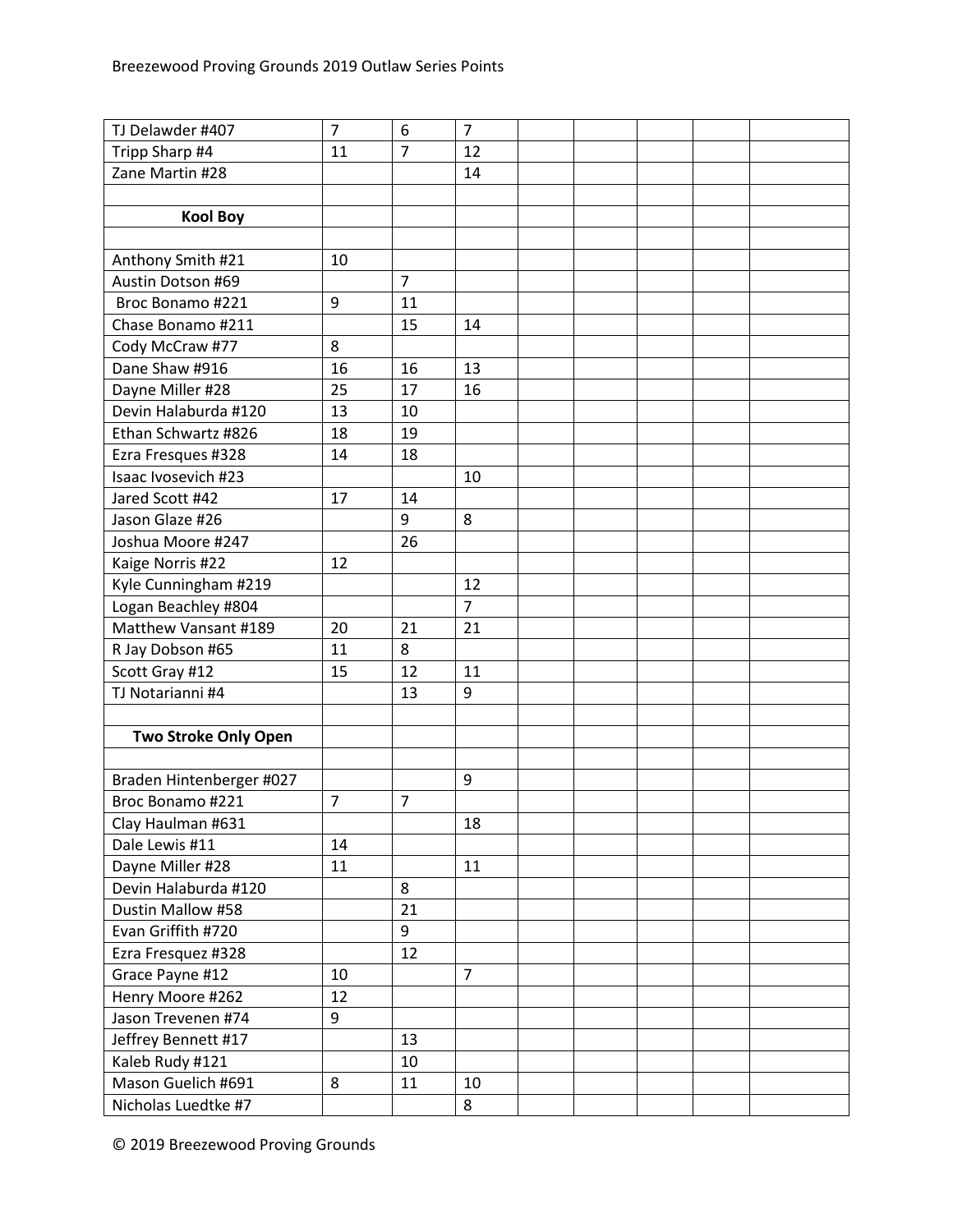| Randy Lawson #209                | 16              | 14                   | 13               |  |  |  |
|----------------------------------|-----------------|----------------------|------------------|--|--|--|
| Skylar Whittington #259          | 21              |                      |                  |  |  |  |
| Wyatt Johnson #124               | 13              | 16                   |                  |  |  |  |
|                                  |                 |                      |                  |  |  |  |
| <b>Women Open</b>                |                 |                      |                  |  |  |  |
|                                  |                 |                      |                  |  |  |  |
| Cassie Rupp #09                  | 13              | 13                   | 12               |  |  |  |
| Debra Meszaros #59               | 8               | 6                    | $\overline{7}$   |  |  |  |
| Julie Strubel #335               | 6               |                      |                  |  |  |  |
| Robyn Greer #919                 |                 | 8                    |                  |  |  |  |
|                                  |                 |                      |                  |  |  |  |
|                                  |                 |                      |                  |  |  |  |
|                                  |                 |                      |                  |  |  |  |
|                                  |                 |                      |                  |  |  |  |
| <b>Trophy Open</b>               |                 |                      |                  |  |  |  |
|                                  |                 |                      |                  |  |  |  |
| Adam Miller #57                  |                 | 3 <sup>rd</sup>      | 7 <sup>th</sup>  |  |  |  |
| Austin Hollen #224               |                 | 7 <sup>th</sup>      |                  |  |  |  |
| Chuck Hropovich #09              |                 | 8 <sup>th</sup>      | $9^{\text{th}}$  |  |  |  |
| Colt Shannon #220                |                 |                      | 3 <sup>rd</sup>  |  |  |  |
| Derrick Hobbs #827               |                 | $10^{\text{th}}$     |                  |  |  |  |
| Donovan Pierce #30               |                 | 6 <sup>th</sup>      |                  |  |  |  |
| Dustin Mallow #58                | 2 <sup>nd</sup> |                      | 4 <sup>th</sup>  |  |  |  |
| Greg Asher #413                  |                 |                      | 1 <sup>st</sup>  |  |  |  |
| Hunter Hillyard #321             | 3 <sup>rd</sup> | 2 <sup>nd</sup>      |                  |  |  |  |
| Jacob Burger #716                |                 | $11^{th}$            | 13 <sup>th</sup> |  |  |  |
| Jarrett Bellison #613            |                 |                      | 16 <sup>th</sup> |  |  |  |
| Jason Hawkins #523               | 8 <sup>th</sup> |                      | $12^{th}$        |  |  |  |
| Josh Howser #718                 | 1 <sup>st</sup> |                      | 6 <sup>th</sup>  |  |  |  |
| Layne Pitta #124                 |                 | 9 <sup>th</sup>      |                  |  |  |  |
| Michael Stewart #134             |                 | 4 <sup>th</sup>      |                  |  |  |  |
| Nathan Whittington #151          | 5 <sup>th</sup> |                      |                  |  |  |  |
| Paul Hrubochak #735              |                 |                      | 8 <sup>th</sup>  |  |  |  |
| Richard Amari #7                 | $6^{\text{th}}$ | $5^{\text{th}}$      | $11^{\text{th}}$ |  |  |  |
| Seth Jarvie #x                   |                 |                      | 2 <sup>nd</sup>  |  |  |  |
| Stash Breinich #158              | 7 <sup>th</sup> |                      | $14^{\text{th}}$ |  |  |  |
| Tim Notarianni #32               |                 |                      | 16 <sup>th</sup> |  |  |  |
| TJ Notarianni #4                 |                 |                      | $15^{\text{th}}$ |  |  |  |
| Zach Coons #69                   | 4 <sup>th</sup> | 1 <sup>st</sup>      | $5^{\text{th}}$  |  |  |  |
|                                  |                 |                      |                  |  |  |  |
| 250 Beginner                     |                 |                      |                  |  |  |  |
|                                  |                 |                      |                  |  |  |  |
| Andy Claar #247                  |                 |                      | $\overline{7}$   |  |  |  |
| Austin Monroe #6                 |                 |                      | 10               |  |  |  |
| <b>Bolton Molonos Zomaua #23</b> | 19              |                      |                  |  |  |  |
| Brady Chrisko #538               |                 | $31-1$ <sup>st</sup> | $27 - 2^{nd}$    |  |  |  |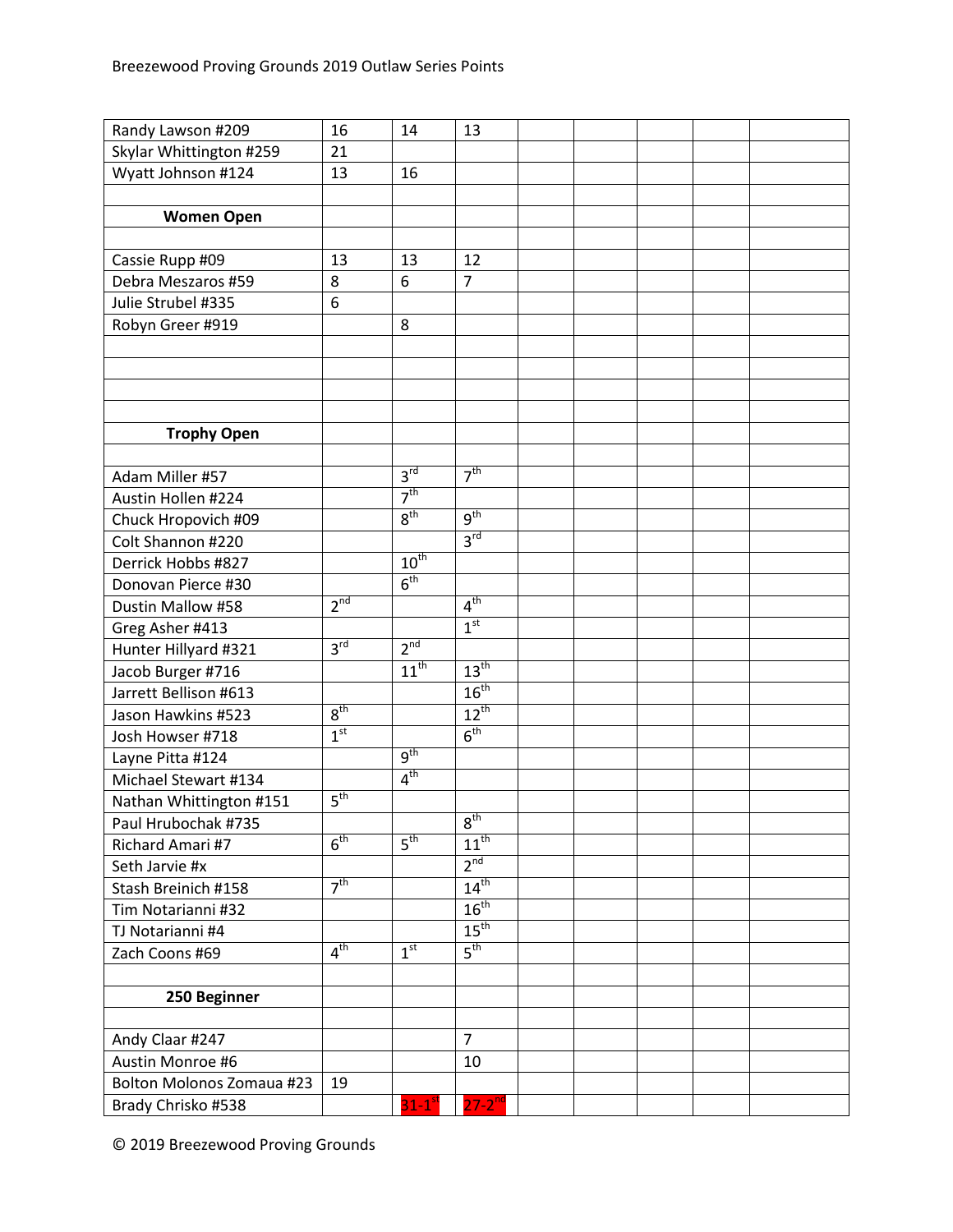| Brandon Beam #16       |                      | $25-3rd$       | $25 - 2^{nd}$        |  |  |  |
|------------------------|----------------------|----------------|----------------------|--|--|--|
| Brandon Pritchard #71x | 13                   | 9              |                      |  |  |  |
| Brandon Slebodnick #40 |                      | 19             |                      |  |  |  |
| Cesar Checha #127      | 10                   |                |                      |  |  |  |
| Chase Bonamo #211      |                      |                | 12                   |  |  |  |
| Chris Brumbaugh #238   | 18                   |                |                      |  |  |  |
| Chris Hazelton #65     | 27                   | 23             | 22                   |  |  |  |
| Colby Troutman #555    | 16                   | 11             | 16                   |  |  |  |
| Colton Walls #1        |                      |                | 19                   |  |  |  |
| Dane Shaw #916         | 17                   | 14             | 13                   |  |  |  |
| David Pineda #173      |                      | 22             |                      |  |  |  |
| Dawson Ziegler #38     | $25 - 3^{rd}$        | 22             | 21                   |  |  |  |
| Derek Haller #648      |                      |                | 13                   |  |  |  |
| Derek Richards #202    |                      | 10             | 18                   |  |  |  |
| Deric Clark #84        | 21                   | 18             | 17                   |  |  |  |
| Doug Frable #92x       |                      | $\overline{7}$ | 8                    |  |  |  |
| Drew Emerick #37       | 13                   | 11             |                      |  |  |  |
| Edin Folgar #22        | 11                   |                | 9                    |  |  |  |
| Enrique #10            |                      | 13             |                      |  |  |  |
| Evan Griffith #720     |                      | 15             |                      |  |  |  |
| Ferdy Medrano #920     |                      | 23             |                      |  |  |  |
| Gage Allebaugh #118    | 23                   |                | $30-1$ <sup>s</sup>  |  |  |  |
| Glenn Smith #8         | 16                   |                |                      |  |  |  |
| Greg Seltzer #10       |                      | 16             | $25-3$ <sup>rd</sup> |  |  |  |
| Hunter Shannon #5      |                      | 16             | 23                   |  |  |  |
| Isaac Born #116        | 20                   | 21             |                      |  |  |  |
| Isaac Ivosevich #23    |                      |                | 11                   |  |  |  |
| Jacob Barton #47       |                      | 8              |                      |  |  |  |
| Jason Glaze #26        |                      |                | 14                   |  |  |  |
| Javier Mejia #84       |                      | 8              |                      |  |  |  |
| Jeffrey Bennett #17    | $31-1$ <sup>st</sup> | 18             |                      |  |  |  |
| Jeremy McCauley #103   | 15                   | 10             | 18                   |  |  |  |
| Joshua Moore #247      |                      | $27 - 2^{nd}$  |                      |  |  |  |
| <b>Kike #10</b>        |                      |                | 14                   |  |  |  |
| Lance Hughes #48       |                      | 9              | 20                   |  |  |  |
| Levi Bisel #39         | 23                   | 20             |                      |  |  |  |
| Logan Beachley #804    | 10                   | 6              |                      |  |  |  |
| Matt Adams #           |                      | 17             | 22                   |  |  |  |
| Matt Gilbert #393      |                      |                | 17                   |  |  |  |
| Matthew Phillips #41   | 14                   |                |                      |  |  |  |
| Michael Scott #223     |                      | 24             |                      |  |  |  |
| Noah Giles #115        | 20                   | 14             | 21                   |  |  |  |
| Paul Mosko #153        |                      |                | 9                    |  |  |  |
| Peter McDougall #391   |                      |                | 11                   |  |  |  |
| Rayner Guzman #484     | 15                   | 12             | 12                   |  |  |  |
| Richard Smith #117     |                      | 19             |                      |  |  |  |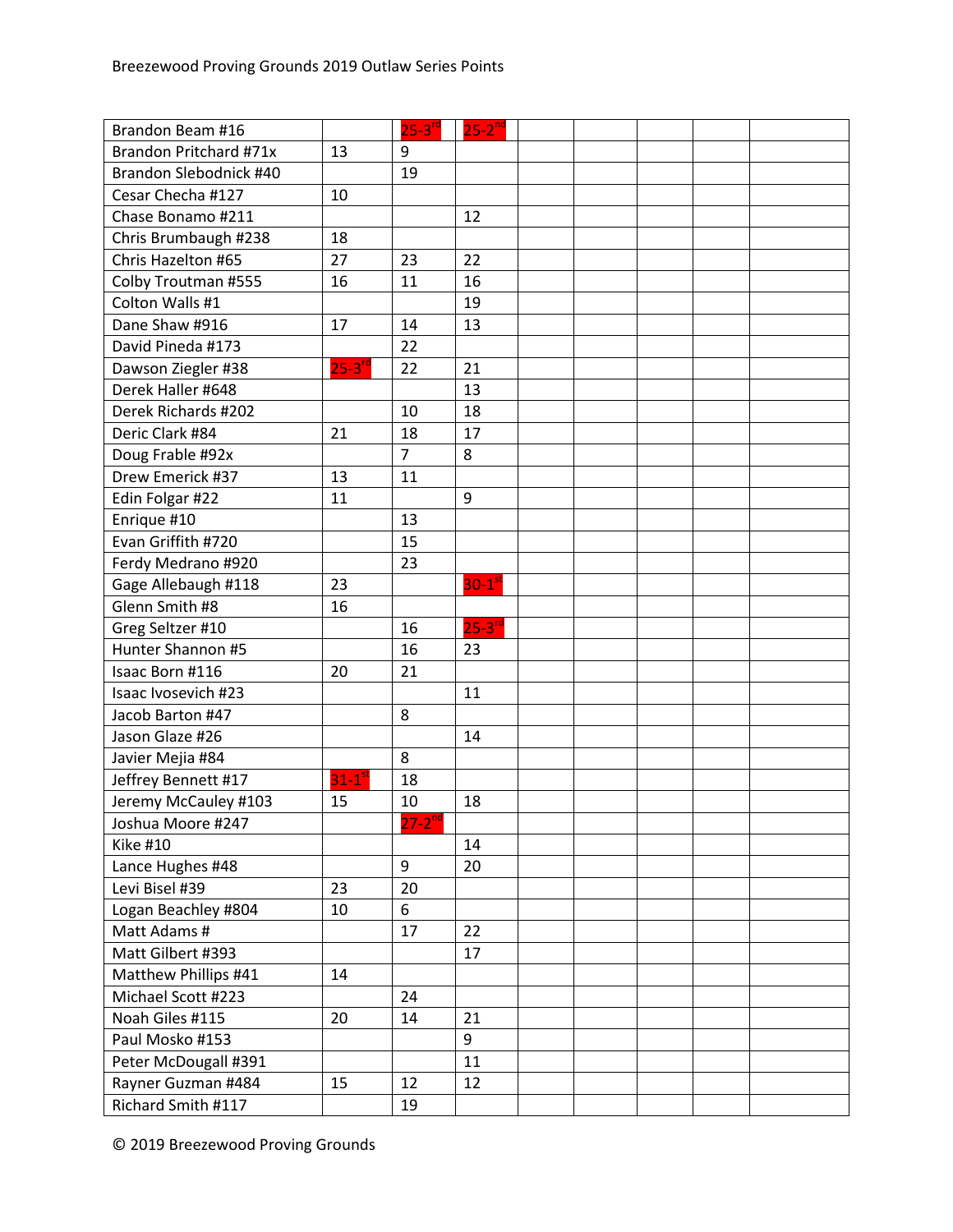| Robert Schiller #3               | 12                     | 6                    | 10                     |  |  |                  |
|----------------------------------|------------------------|----------------------|------------------------|--|--|------------------|
| Ronnie Beltowski #52             | 12                     |                      |                        |  |  |                  |
| Sam Wilson #131                  | 21                     |                      |                        |  |  |                  |
| Scott Gray #12                   | 14                     | 12                   | 15                     |  |  |                  |
| Scott Walter #714                | 11                     | $\overline{7}$       |                        |  |  |                  |
| Tanner Adams #72                 | $32-1$ <sup>st</sup>   | $26 - 2^{nc}$        |                        |  |  |                  |
| TJ Martin #386                   | 18                     | $24-3^{rd}$          | 16                     |  |  |                  |
| Travis Mclaughlin #71            | 19                     | 13                   | 24                     |  |  |                  |
| Travis Ritter #420               | 22                     | 17                   | 19                     |  |  |                  |
| Travis Weisner #799              | 22                     |                      | $23 - 3n$              |  |  |                  |
| Tyler Adams #710                 | $24 - 3$ <sup>rd</sup> |                      |                        |  |  |                  |
| Tyler Asher #613                 |                        |                      | 8                      |  |  |                  |
| Tyler Bobik #122                 | $24-2^{nd}$            | 15                   |                        |  |  |                  |
| Tyler Hill #512                  | 17                     | 21                   | 20                     |  |  |                  |
| Tyler Lanza #182                 |                        | 20                   | 15                     |  |  |                  |
| Zach Kendig #149                 | $26-2^{nd}$            | $32-1$ <sup>st</sup> | $32 - 1$ <sup>st</sup> |  |  | <b>Bump to B</b> |
|                                  |                        |                      |                        |  |  |                  |
|                                  |                        |                      |                        |  |  |                  |
| 450 Beginner                     |                        |                      |                        |  |  |                  |
|                                  |                        |                      |                        |  |  |                  |
| Andrew Armstrong #46             | $21 - 2^{nd}$          |                      |                        |  |  |                  |
| Andy Morelli #52                 | 17                     | 24                   | 15                     |  |  |                  |
| <b>Bolton Molonos Zomova #23</b> | 9                      |                      |                        |  |  |                  |
| Brandon Beam #16                 |                        |                      | $26-1$ <sup>st</sup>   |  |  |                  |
| Cesar Chechol #127               | 11                     |                      |                        |  |  |                  |
| Chance Rayhart #110              | $21-2^{nd}$            |                      |                        |  |  |                  |
| Chris Brumbaugh #238             | 16                     |                      |                        |  |  |                  |
| Colton Walls #1                  |                        |                      | 10                     |  |  |                  |
| Cory Bobolsky #18                |                        |                      | 16                     |  |  |                  |
| Daniel Snyder #685               | 10                     |                      |                        |  |  |                  |
| David Pineda #173                |                        | 21                   |                        |  |  |                  |
| Dawson Ziegler #38               | 11                     | 13                   | 12                     |  |  |                  |
| Dennis Billie #20                | 12                     |                      | 12                     |  |  |                  |
| Edin Folgar #22                  | 8                      |                      | 13                     |  |  |                  |
| Enrique #10                      | 12                     | 10                   |                        |  |  |                  |
| Ferdy Medrano #920               |                        | 23                   |                        |  |  |                  |
| Ferdy Sosa #92                   | 16                     |                      |                        |  |  |                  |
| Hunter Wright #2                 |                        | 15                   | 8                      |  |  |                  |
| James Groh #610                  | 17                     | 29                   | 16                     |  |  |                  |
| Jason Hawkins #523               | 13                     | 28                   | 17                     |  |  |                  |
| Javier Mejia #84                 |                        | 12                   |                        |  |  |                  |
| Jeffrey Bennett #17              | $26 - 1$ <sup>st</sup> | $32-2^{nd}$          |                        |  |  |                  |
| John Conklin #4                  |                        | 20                   |                        |  |  |                  |
| Jordan Bishop #634               |                        | 26                   | $21-2^{nd}$            |  |  |                  |
| Justin Adams #22                 |                        | 8                    | 14                     |  |  |                  |
| Justin Allen #929                |                        | $30 - 3^{rd}$        | 17                     |  |  |                  |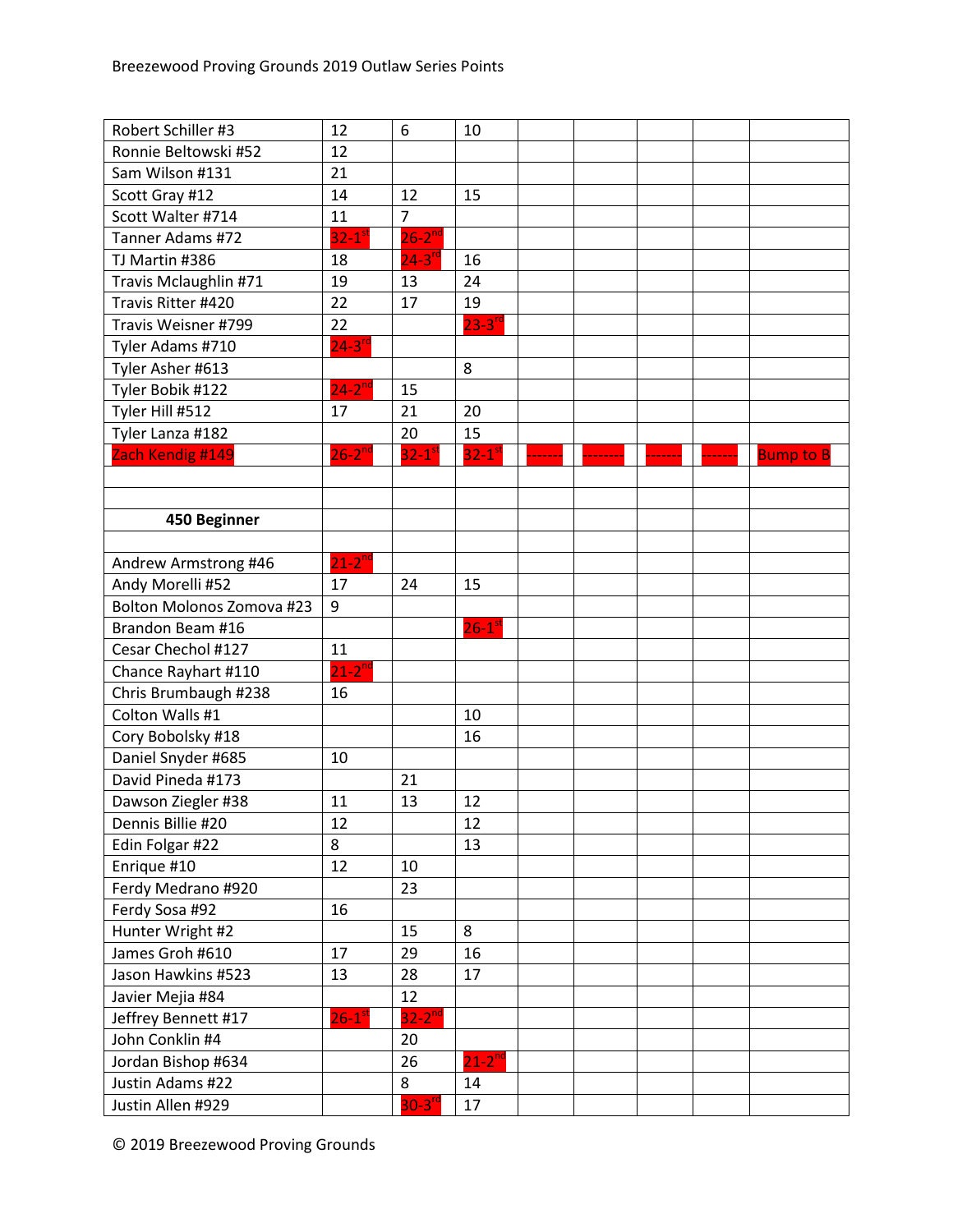| <b>Kike #10</b>                              |                      |                      | 15                   |  |  |  |
|----------------------------------------------|----------------------|----------------------|----------------------|--|--|--|
| Levi Bisel #39                               | 15                   | 16                   |                      |  |  |  |
| Linn McCulley #823                           |                      | 17                   |                      |  |  |  |
| Matt Gilbert #393                            |                      |                      | 14                   |  |  |  |
| Michael Cox #248                             |                      | 11                   |                      |  |  |  |
| Michael Vanada #413                          | 14                   | 14                   |                      |  |  |  |
| Nick Robertson #94                           | 14                   |                      |                      |  |  |  |
| Noah Giles #115                              | 15                   | 25                   | $21 - 2^{nd}$        |  |  |  |
| Noah Padisak #119                            |                      |                      | 11                   |  |  |  |
| Peter McDougall #391                         |                      |                      | 13                   |  |  |  |
| Rayner Guzman #484                           | 13                   | 22                   |                      |  |  |  |
| Ryan Taylor #11                              |                      | 19                   |                      |  |  |  |
| Sam Wilson #131                              | 18                   |                      |                      |  |  |  |
| Tanner Adams #72                             | 9                    |                      |                      |  |  |  |
| Thorn Brothers #151                          |                      | 9                    |                      |  |  |  |
| Travis McLaughlin #71                        | 10                   | 18                   | 11                   |  |  |  |
| Travis Ritter #420                           | 18                   | 27                   | $19 - 3^{rd}$        |  |  |  |
| Travis Weisner #799                          | $19-3$ <sup>rd</sup> |                      | 18                   |  |  |  |
| Tyler Adams #710                             | $19 - 3^{10}$        |                      |                      |  |  |  |
| Tyler Asher #613                             |                      |                      | 9                    |  |  |  |
| Zach Kendig #149                             |                      | $37-1$ <sup>st</sup> | $26-1$ <sup>st</sup> |  |  |  |
| Zach Rienhardt #103                          |                      |                      | $19-3$ <sup>rd</sup> |  |  |  |
| Zach Wendt #293                              |                      |                      | 18                   |  |  |  |
|                                              |                      |                      |                      |  |  |  |
|                                              |                      |                      |                      |  |  |  |
| 250 Intermediate                             |                      |                      |                      |  |  |  |
|                                              |                      |                      |                      |  |  |  |
| Aaron Dravk #607                             | 13                   |                      |                      |  |  |  |
| Bradley Hopkins #26                          |                      | 19                   | 22                   |  |  |  |
| Brady Lanzendorfer #754                      |                      | 18                   |                      |  |  |  |
| Calob Walls #259                             |                      |                      | 17                   |  |  |  |
| Corey Doughten #661                          | 24                   |                      |                      |  |  |  |
| Dayne Miller #28                             | 22                   | 13                   | 19                   |  |  |  |
| Donny Mielnick #401                          |                      |                      | 29                   |  |  |  |
| Donovan Pierce #30                           |                      | 15                   |                      |  |  |  |
| Dustin Mallow #58                            | 29                   |                      |                      |  |  |  |
| Ezra Fresquez #328                           |                      | $\overline{7}$       |                      |  |  |  |
| Jacob Barton #47                             | 8                    |                      |                      |  |  |  |
| Jared Scott #42                              |                      | 9                    |                      |  |  |  |
| Jason Roush #28x                             |                      | 6                    | 12                   |  |  |  |
| Justin Verbonitz #410                        | 9                    |                      | 11                   |  |  |  |
| Kevin Clark #87                              | 10                   | 10                   | 14                   |  |  |  |
| Kyle Hott #19                                | 15                   |                      |                      |  |  |  |
| Mark Compton #423                            | 17                   | 16                   | 15                   |  |  |  |
| Mason Guelich #691                           | 16                   | 11                   | 18                   |  |  |  |
| Matthew Vansant #189<br>Michael Novella #319 | 12<br>19             | 17                   | 24<br>9              |  |  |  |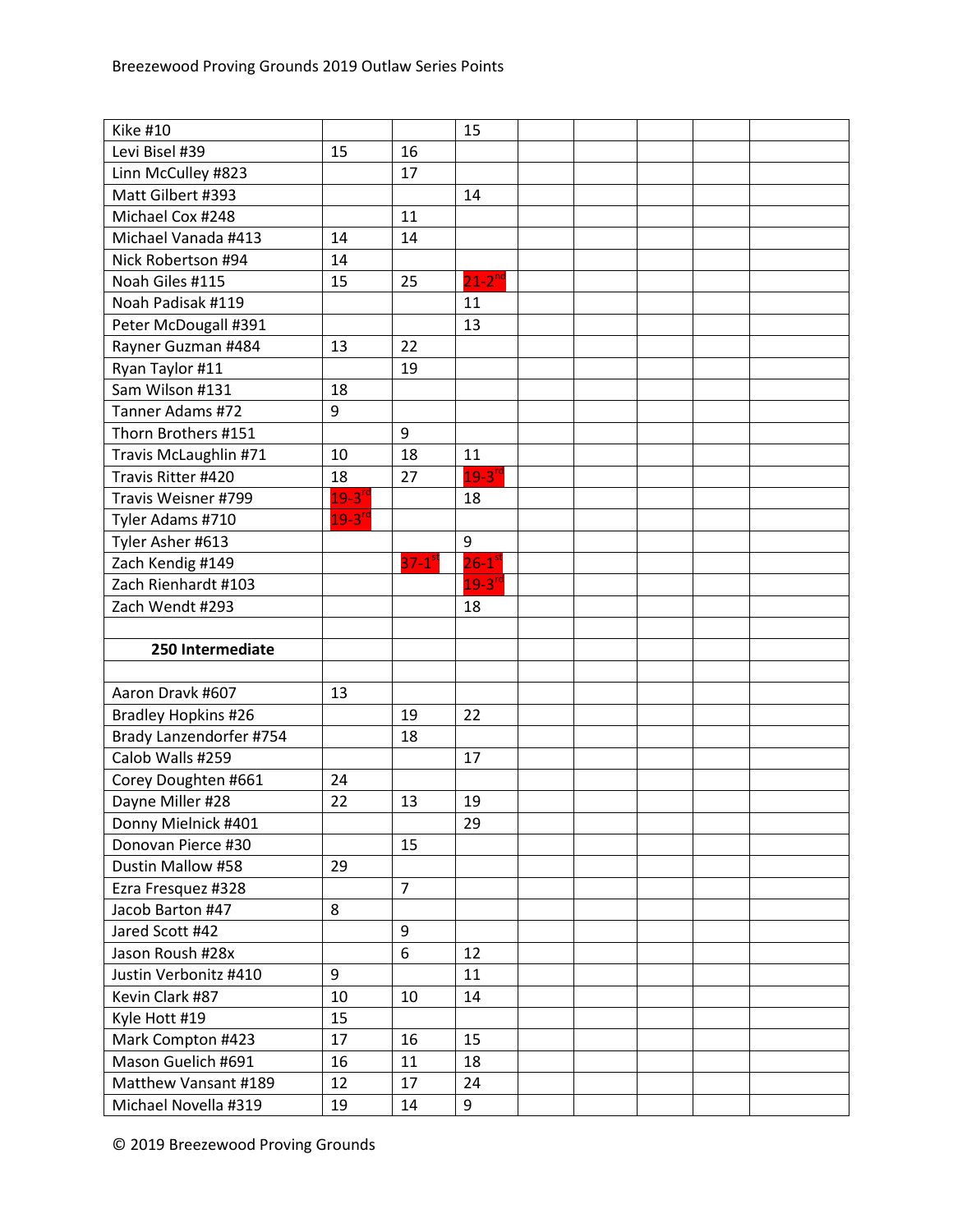| Michael Stewart #134       |                | 12             |                |  |  |  |
|----------------------------|----------------|----------------|----------------|--|--|--|
| Nathan Whittington #151    | 11             |                |                |  |  |  |
| Noah Hazelton #66          | 18             | 21             | 21             |  |  |  |
| Skylar Whittington #259    | 21             |                |                |  |  |  |
| Stash Breinich #158        | $\overline{7}$ | 8              | 10             |  |  |  |
| Tyler Helwig #13           | 20             | 26             | 20             |  |  |  |
| Tyler Sweigard #342        |                |                | 16             |  |  |  |
| Wyatt Everhart #510        | 14             |                |                |  |  |  |
| Zach Wagner #90            |                |                | 13             |  |  |  |
|                            |                |                |                |  |  |  |
| 450 Intermediate           |                |                |                |  |  |  |
|                            |                |                |                |  |  |  |
| Aaron Dravk #607           | 18             |                |                |  |  |  |
| Adam Miller #57            | 19             | 16             | 19             |  |  |  |
| Austin Hollen #224         | 20             | 15             |                |  |  |  |
| Billy Rickert #391         |                | 21             |                |  |  |  |
| <b>Bradley Hopkins #26</b> |                | 17             | 20             |  |  |  |
| Brett Pochet #225          | 21             | 24             |                |  |  |  |
| Calob Walls #259           |                |                | 18             |  |  |  |
| Chucky Hropovich #09       | 9              | 10             | 9              |  |  |  |
| Donovan Pierce #30         |                | 19             |                |  |  |  |
| Doug Stouffer #360x        |                | 18             |                |  |  |  |
| Dustin Mallow #58          |                | 32             | 30             |  |  |  |
| Garret Ward #417           |                |                | 11             |  |  |  |
| Hunter Hillyard #321       | 28             | 23             |                |  |  |  |
| Jake Maynard #10           |                | 14             |                |  |  |  |
| Jared Farneth #94          |                | 12             |                |  |  |  |
| Jarrett Bellison #613      | 12             | 20             | 14             |  |  |  |
| Jason Winters #27          |                |                | 23             |  |  |  |
| John Natalie #13           |                | 25             |                |  |  |  |
| Josh Buckner #56           | 15             | 13             | 12             |  |  |  |
| Josh Hurst #827            | 8              | $\overline{7}$ | $\overline{7}$ |  |  |  |
| Justin Verbonitz #410      | 11             |                | 8              |  |  |  |
| Kyle Hott #19              | 13             |                |                |  |  |  |
| Mason Guelich #691         | 17             | 11             | 15             |  |  |  |
| Matt Conaway #45           | 10             | 8              | 10             |  |  |  |
| Nicholas Walls #115        |                |                | 16             |  |  |  |
| Richard Amari #7           | 14             | 22             | 22             |  |  |  |
| Seth Jarvie #x             |                |                | 25             |  |  |  |
| Skylar Whittington #259    | 23             |                |                |  |  |  |
| Travis Kibe #305           | 16             | 27             | 13             |  |  |  |
| Tyler Helwig #13           |                | 9              | 21             |  |  |  |
| Tyler Sweigard #342        |                |                | 17             |  |  |  |
|                            |                |                |                |  |  |  |
| 250 Advanced               |                |                |                |  |  |  |
|                            |                |                |                |  |  |  |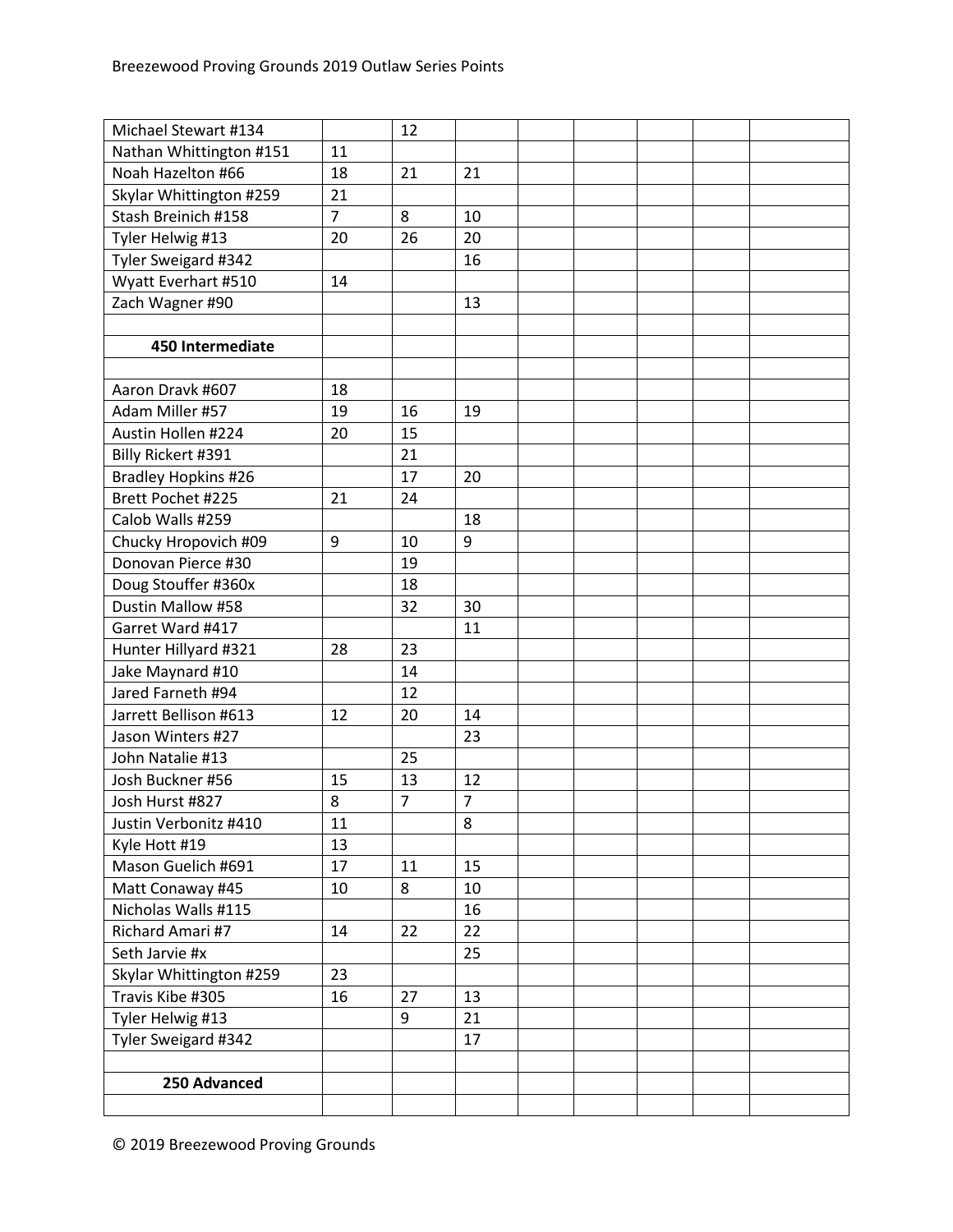| <b>Bryton Carroll #48</b> |                | 13             |                |  |  |  |
|---------------------------|----------------|----------------|----------------|--|--|--|
| Darrell Gress #379        |                | 6              |                |  |  |  |
| Jacob Runkles #270        | 10             |                |                |  |  |  |
| Joey Deneen #22           | 6              | 8              | 13             |  |  |  |
| Max Sanford #162          | 15             |                |                |  |  |  |
| Noah Chambers #661        | $\overline{7}$ |                |                |  |  |  |
| Scott Clapper #680        |                |                | 8              |  |  |  |
| Tyler Stepek #19          | 8              |                |                |  |  |  |
|                           |                |                |                |  |  |  |
| 450 Advanced              |                |                |                |  |  |  |
|                           |                |                |                |  |  |  |
| Aaron Houser #951         |                | 12             |                |  |  |  |
| Andrew Day #94            |                | 8              | 11             |  |  |  |
| Billy Kibler #549         |                | 9              |                |  |  |  |
| Bryton Carroll #48        |                | 17             |                |  |  |  |
| Cody Johnson #31          | 8              |                |                |  |  |  |
| Colt Shannon #220         |                |                | $\overline{7}$ |  |  |  |
| Dale Lewis #11            | $\overline{7}$ |                |                |  |  |  |
| Greg Asher #413           |                |                | 9              |  |  |  |
| Jacob Runkles #270        | 12             |                |                |  |  |  |
| Joey Deneen #22           | 11             | 10             | 10             |  |  |  |
| Josh Howser #718          | 9              | $\overline{7}$ | 13             |  |  |  |
| Max Sanford #162          | 14             |                |                |  |  |  |
| Noah Chambers #661        | 10             |                |                |  |  |  |
| Ronnie Demorest #207      |                |                | 18             |  |  |  |
| Scott Clapper #680        |                |                | 8              |  |  |  |
| Tyler Stepek #314         | 19             |                |                |  |  |  |
| Wyatt Johnson #124        | 6              | 6              |                |  |  |  |
|                           |                |                |                |  |  |  |
|                           |                |                |                |  |  |  |
| Vet 30 Plus               |                |                |                |  |  |  |
|                           |                |                |                |  |  |  |
| Billy Kibler #549         |                | 31             |                |  |  |  |
| Brandon Smith #142        | 15             | 20             | 16             |  |  |  |
| Chad Housel #727          |                |                | 17             |  |  |  |
| Darrell Gress #379        |                | 22             |                |  |  |  |
| Derek Boyd #813           | 17             | 19             | 20             |  |  |  |
| Derrick Hobbs #827        |                | 15             |                |  |  |  |
| Donny Mielnick #401       |                |                | 21             |  |  |  |
| Doug Stouffer #360x       |                | 21             |                |  |  |  |
| Eric Kinmark #608         |                | 9              |                |  |  |  |
| Ethan Brown #215          | 16             |                |                |  |  |  |
| George Comedena #611      | 6              |                |                |  |  |  |
| Greg Lykens #04           | 25             |                |                |  |  |  |
| Jason Trevenen #74        | 14             | 16             | 18             |  |  |  |
| John Selby #817           |                | 23             |                |  |  |  |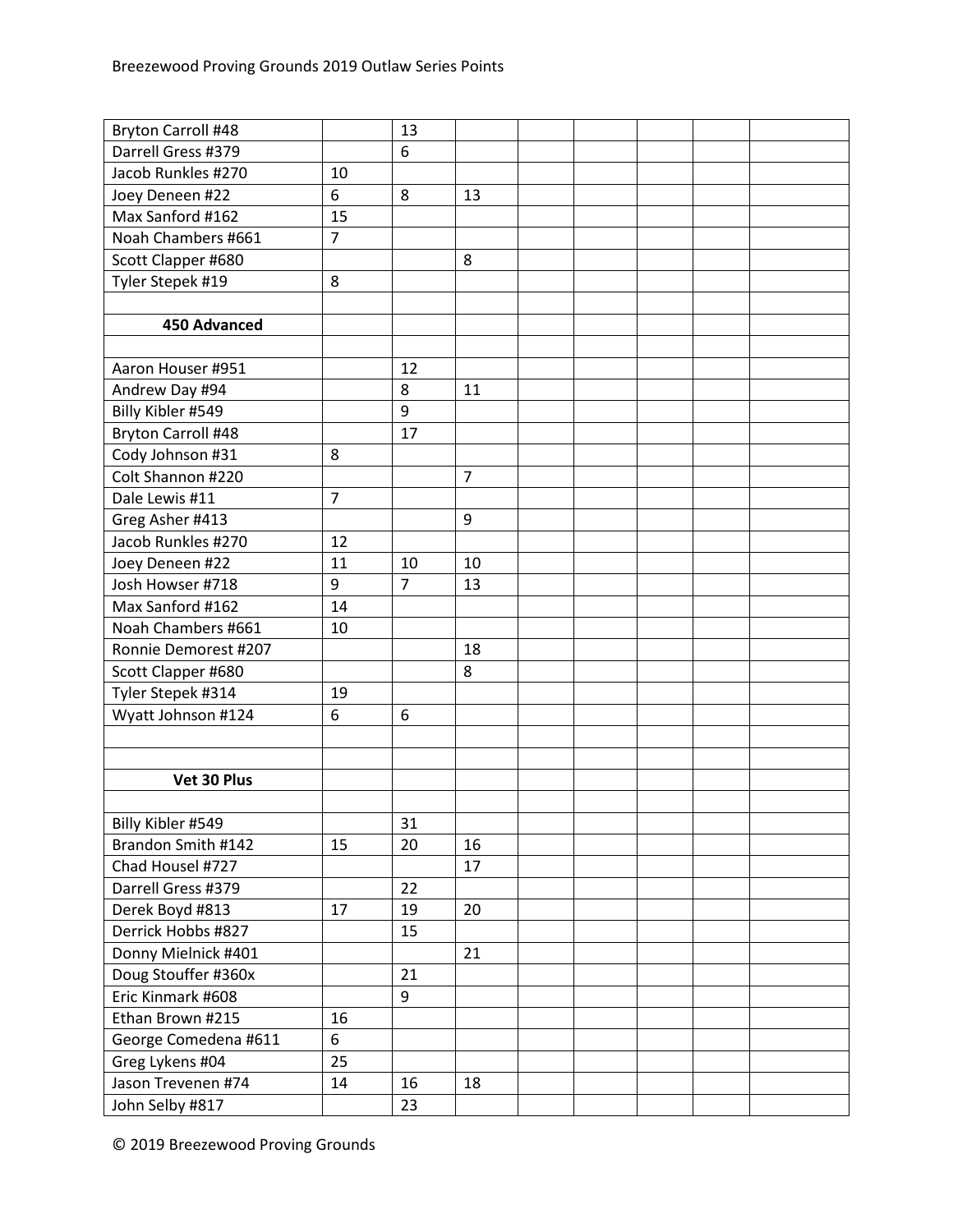| Kevin Allen #427       |                |                | 12             |  |  |  |
|------------------------|----------------|----------------|----------------|--|--|--|
| Kurt Karver #495       |                | 12             |                |  |  |  |
| Layne Pitta #124       |                | 18             |                |  |  |  |
| Leroy Perry #4         | $\overline{7}$ |                |                |  |  |  |
| Matt Grove #472        | 13             | 11             | 13             |  |  |  |
| Michael Novella #319   | 12             |                | 19             |  |  |  |
| Michael Scott #223     |                | 17             |                |  |  |  |
| Michael Vanada #413    |                | 10             |                |  |  |  |
| Mike Payne #11         |                |                | 22             |  |  |  |
| Mike Seiler #412       | 8              |                |                |  |  |  |
| Nick Robertson #94     | 10             |                |                |  |  |  |
| Randy Lawson #209      | 20             | 24             | 30             |  |  |  |
| Seth Jarvie #x         |                |                | 25             |  |  |  |
| Travis Gutshall #8     | 9              | 14             |                |  |  |  |
| William Derrick #17    |                |                | 15             |  |  |  |
| Zach Coons #69         | 18             | 26             | 23             |  |  |  |
| Zebadiah Scott #629    | 11             | 13             | 14             |  |  |  |
|                        |                |                |                |  |  |  |
| <b>Senior 45 Plus</b>  |                |                |                |  |  |  |
|                        |                |                |                |  |  |  |
| Bill Lauver #442       | $\overline{7}$ | 6              | 8              |  |  |  |
| Greg Lykens #04        | 15             | 18             | 18             |  |  |  |
| Jody Nevling #338      |                | 11             |                |  |  |  |
| Keith Naugle #150      |                | 13             |                |  |  |  |
| Kevin Allen #427       | 10             |                | 10             |  |  |  |
| Mark Woodley #13       |                | 10             |                |  |  |  |
| Pat Sanford #162       | 6              |                |                |  |  |  |
| Paul Hrubochak #735    |                |                | 13             |  |  |  |
| Ron Adams #6           |                | 8              | 6              |  |  |  |
| Scoob Lanzendorfer #51 |                |                | 11             |  |  |  |
| Tom Terrill #360       |                |                | $\overline{7}$ |  |  |  |
| Zebadiah Scott #629    | 8              | 9              | 9              |  |  |  |
|                        |                |                |                |  |  |  |
| <b>Pit Bike Open</b>   |                |                |                |  |  |  |
|                        |                |                |                |  |  |  |
| Brady Chrisko #538     |                | 6              |                |  |  |  |
| Clay Mercer #334       | 17             |                |                |  |  |  |
| Gabriel Weicht #x      |                | $\overline{7}$ |                |  |  |  |
| Jarrett Bellison #613  | 12             |                |                |  |  |  |
| Jeffrey Bennett #17x   | 9              | 15             |                |  |  |  |
| Maddox Risbon #427     |                | 8              |                |  |  |  |
| Michael Hardesty #613  |                |                | 8              |  |  |  |
| Owen Dechene #17       | 8              |                |                |  |  |  |
| Paul Masko #153        |                |                | 6              |  |  |  |
| Shawn Weaver #31       | 20             |                | 13             |  |  |  |
| Tanner Adams #72       |                | 10             |                |  |  |  |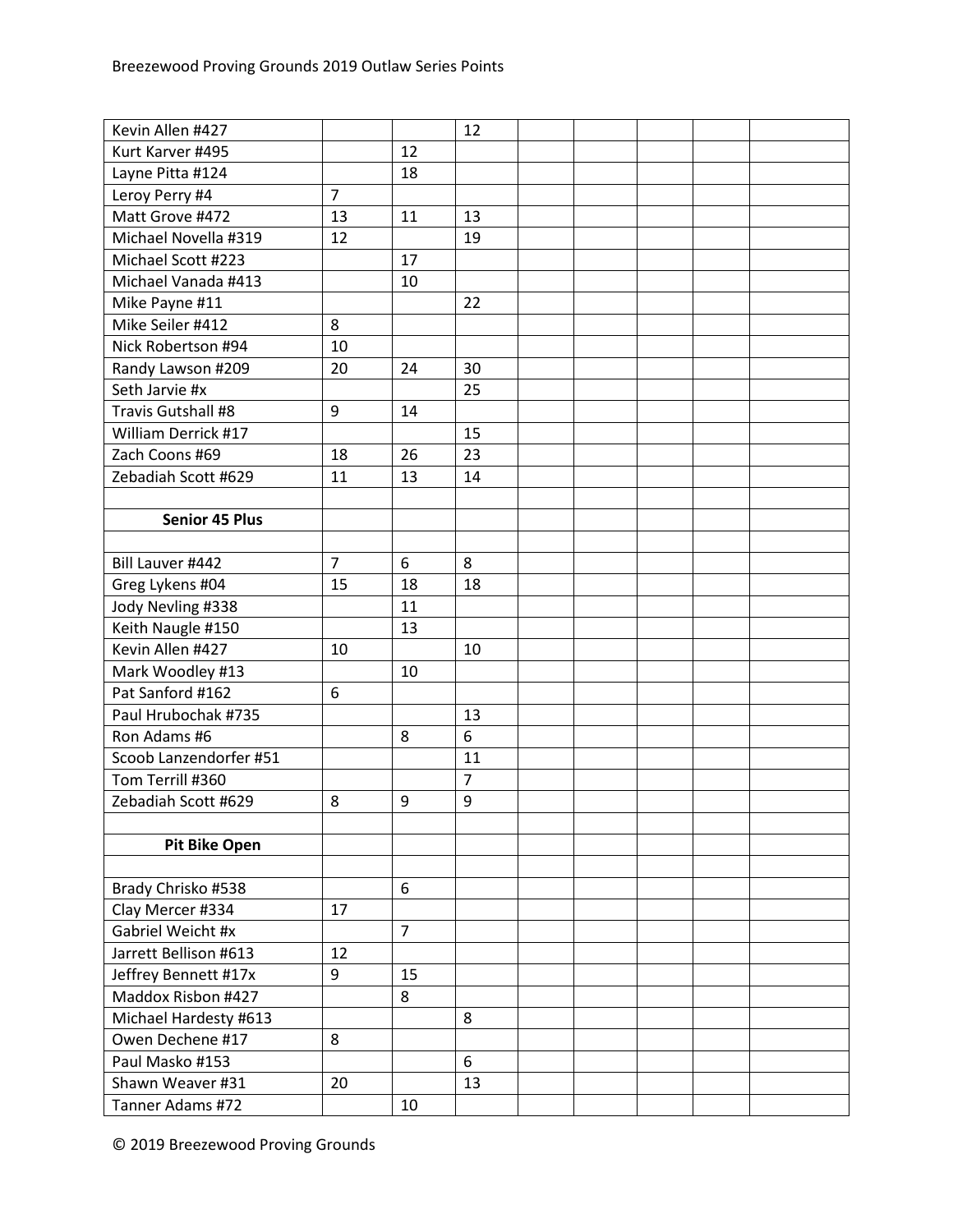| <b>QUADS</b>            |    |                |                |  |  |  |
|-------------------------|----|----------------|----------------|--|--|--|
|                         |    |                |                |  |  |  |
| Kids 50/70 Open         |    |                |                |  |  |  |
|                         |    |                |                |  |  |  |
| Bryson McGinley #x      |    | 6              |                |  |  |  |
| Carter Reese #813       |    |                | $\overline{7}$ |  |  |  |
| Jayden Shiffer #16      |    | 8              |                |  |  |  |
| Zachary Notarianni #4   |    | 13             | 12             |  |  |  |
|                         |    |                |                |  |  |  |
| <b>Kids 90/125 Open</b> |    |                |                |  |  |  |
|                         |    |                |                |  |  |  |
| Annabella Eichner #11   | 6  |                | 6              |  |  |  |
| Bryen Stringfella #7    |    | $\overline{7}$ |                |  |  |  |
| Caiden Latina #11       |    | 10             |                |  |  |  |
| Cameron Bash #36        | 9  | 20             | 12             |  |  |  |
| Cameron Kunkle #82      | 11 | 13             | 10             |  |  |  |
| Dakota Pittman #998     |    | 12             | 9              |  |  |  |
| Dallas Yerger #56       |    | 9              |                |  |  |  |
| Jayden Shiffer #16      | 16 |                | 17             |  |  |  |
| Jayden Shiffer #16      |    | 15             |                |  |  |  |
| Kelsey Stringfella #8   |    | 6              |                |  |  |  |
| Lucas Adams #10         |    | 8              | 8              |  |  |  |
| Teegan Kauffman #299    | 8  |                | $\overline{7}$ |  |  |  |
| TJ Roswell #5           |    | 11             |                |  |  |  |
| Wesley Franke #773      | 7  |                |                |  |  |  |
|                         |    |                |                |  |  |  |
| 200/300 Open            |    |                |                |  |  |  |
|                         |    |                |                |  |  |  |
| Ed Steinmann #55        |    | 6              |                |  |  |  |
| Gavin Fishel #105       |    | 13             |                |  |  |  |
| Otis Cretin #412        | 11 | 8              | 11             |  |  |  |
|                         |    |                |                |  |  |  |
| 400 Open                |    |                |                |  |  |  |
|                         |    |                |                |  |  |  |
| Bill Haer #66           |    | $\overline{7}$ |                |  |  |  |
| Connor Harkabusic #8    | 9  |                |                |  |  |  |
| Cooper Hustin #921      |    |                | 9              |  |  |  |
| Corey Weaverling #119   | 16 | 12             | 13             |  |  |  |
| Dave Keller Jr #77      | 11 | 8              | 10             |  |  |  |
| Dillon Isenburg #314    |    | 6              | 11             |  |  |  |
| DJ Bookwalter #20       |    |                | 15             |  |  |  |
| Dustin Shelly #109      | 21 | 17             | 17             |  |  |  |
| Joey Miller #818        | 13 | 9              |                |  |  |  |
| Ken Turck #694          | 10 |                |                |  |  |  |
| Kurt Lecorchick #715    | 12 | 10             | 12             |  |  |  |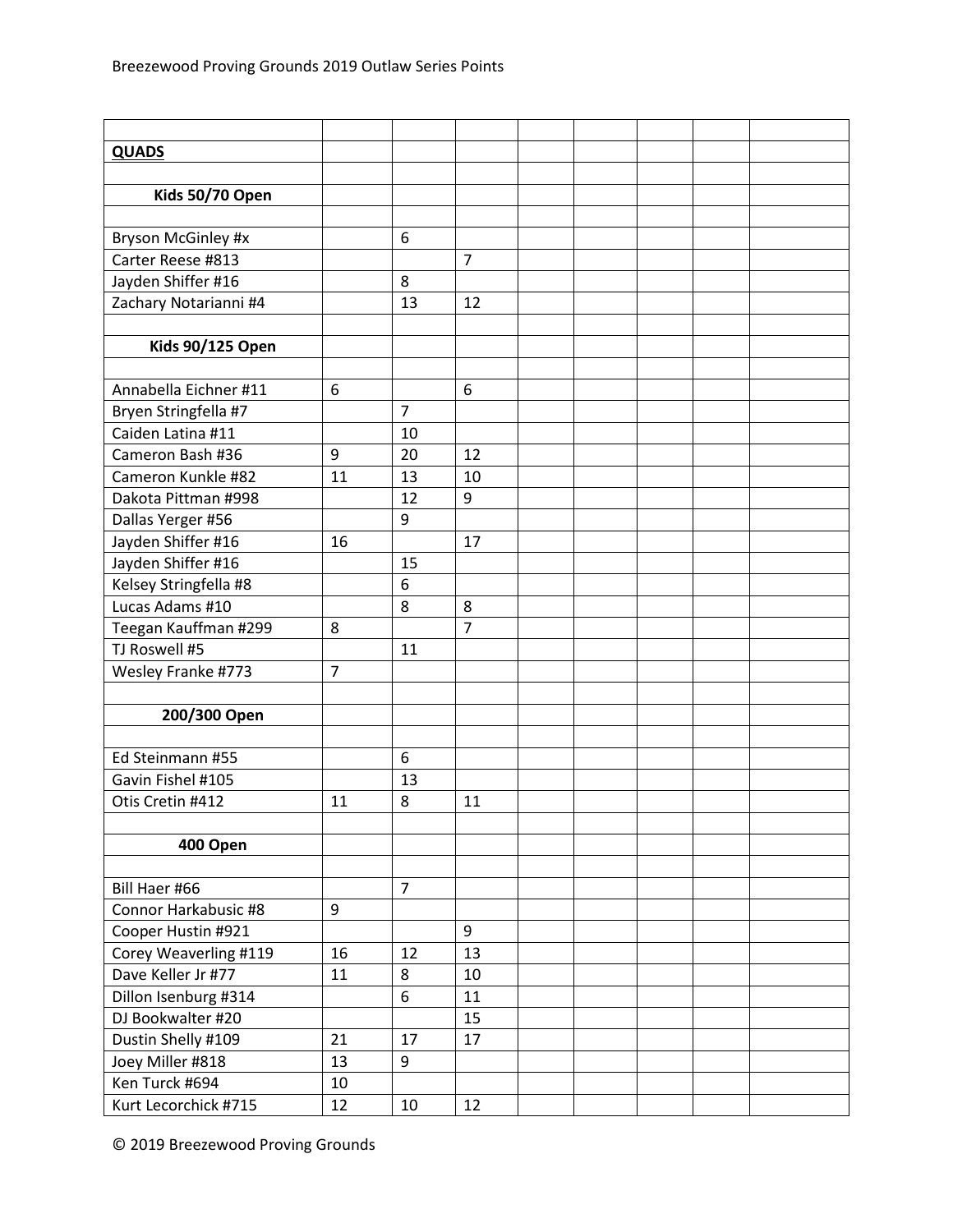| Kyle Church #7         |                |                      | 14                   |  |  |                  |
|------------------------|----------------|----------------------|----------------------|--|--|------------------|
| Nathan Wright #399     | 14             |                      |                      |  |  |                  |
| Tyler Notarianni #6    |                |                      | 22                   |  |  |                  |
|                        |                |                      |                      |  |  |                  |
| <b>Open Beginner</b>   |                |                      |                      |  |  |                  |
|                        |                |                      |                      |  |  |                  |
| Andrew Beaury #14      | 10             |                      | $15-2^{nd}$          |  |  |                  |
| Andrew Williams #724   | 13             | 9                    |                      |  |  |                  |
| Andy Rook #31          |                |                      | 10                   |  |  |                  |
| Chase Fetterman #82    |                | 8                    |                      |  |  |                  |
| Collin Butts #823      | 12             | $18-1$ <sup>st</sup> | $12 - 3^{rd}$        |  |  |                  |
| Curtis Zuk #28         | 6              |                      |                      |  |  |                  |
| Dana Ketchum #193      |                | $11-3$ <sup>rd</sup> | $14-2^{nd}$          |  |  |                  |
| Daulton Wilson #9H     | 8              | $7\overline{ }$      | 8                    |  |  |                  |
| Jacob Leland #67       |                | 6                    | 9                    |  |  |                  |
| Jordan Short #58       |                |                      | 11                   |  |  |                  |
| JR Rinehart #10        | $16 - 3^{rd}$  |                      |                      |  |  |                  |
| Kenny Simmons #921     |                | $\overline{7}$       |                      |  |  |                  |
| Klayton Barndt #84     |                | 10                   | $20-1$ <sup>s</sup>  |  |  |                  |
| Kyle Hardman #987      | 11             | 10                   | 8                    |  |  |                  |
| Nathan Shank #625      | 9              | 9                    | 9                    |  |  |                  |
| Noah Marrone #22       | $23-1$ st      | 8                    |                      |  |  |                  |
| Robert Steel #13B      | 14             | $13-2^{nd}$          | $\overline{7}$       |  |  |                  |
| Roger Escalante #046   | $\overline{7}$ |                      |                      |  |  |                  |
| Rusty Morder #920      |                | $11 - 3^{rd}$        |                      |  |  |                  |
| Timothy Welcomer #407  |                |                      | $\overline{7}$       |  |  |                  |
| Troy Lewis #61         |                |                      | 12                   |  |  |                  |
| <b>Tyler Marlin #1</b> | $18-2^{nd}$    | $18-1$ <sup>st</sup> | $19-1$ <sup>s'</sup> |  |  | <b>Bump to B</b> |
| Tyler Wildsmith #918   |                | $13 - 2^{nc}$        | $13 - 3n$            |  |  |                  |
| Zachery Christ #517    | 15             |                      | 10                   |  |  |                  |
| Zack Davies #3         |                |                      | 11                   |  |  |                  |
|                        |                |                      |                      |  |  |                  |
| Open Intermediate      |                |                      |                      |  |  |                  |
|                        |                |                      |                      |  |  |                  |
| Brett Pochet #225      |                | 16                   | $\overline{7}$       |  |  |                  |
| Cole Wertz #21         |                | 10                   |                      |  |  |                  |
| Corey Weaverling #119  |                | 19                   | 9                    |  |  |                  |
| Devin Baker #11        | 23             |                      | 14                   |  |  |                  |
| DJ Bookwalter #89      | 12             |                      | 22                   |  |  |                  |
| Gabe Lukasik #117      | 13             | 24                   | 12                   |  |  |                  |
| Jacob Ryan #75         | 11             |                      |                      |  |  |                  |
| Jared Griffie #919     |                |                      | 17                   |  |  |                  |
| John Wiesheier #524    | 15             | 14                   | 8                    |  |  |                  |
| Kaden Gingras #003     |                | 17                   |                      |  |  |                  |
| Mikel Weaber #581      |                | 11                   |                      |  |  |                  |
| Nick Tuski #699        |                |                      | 13                   |  |  |                  |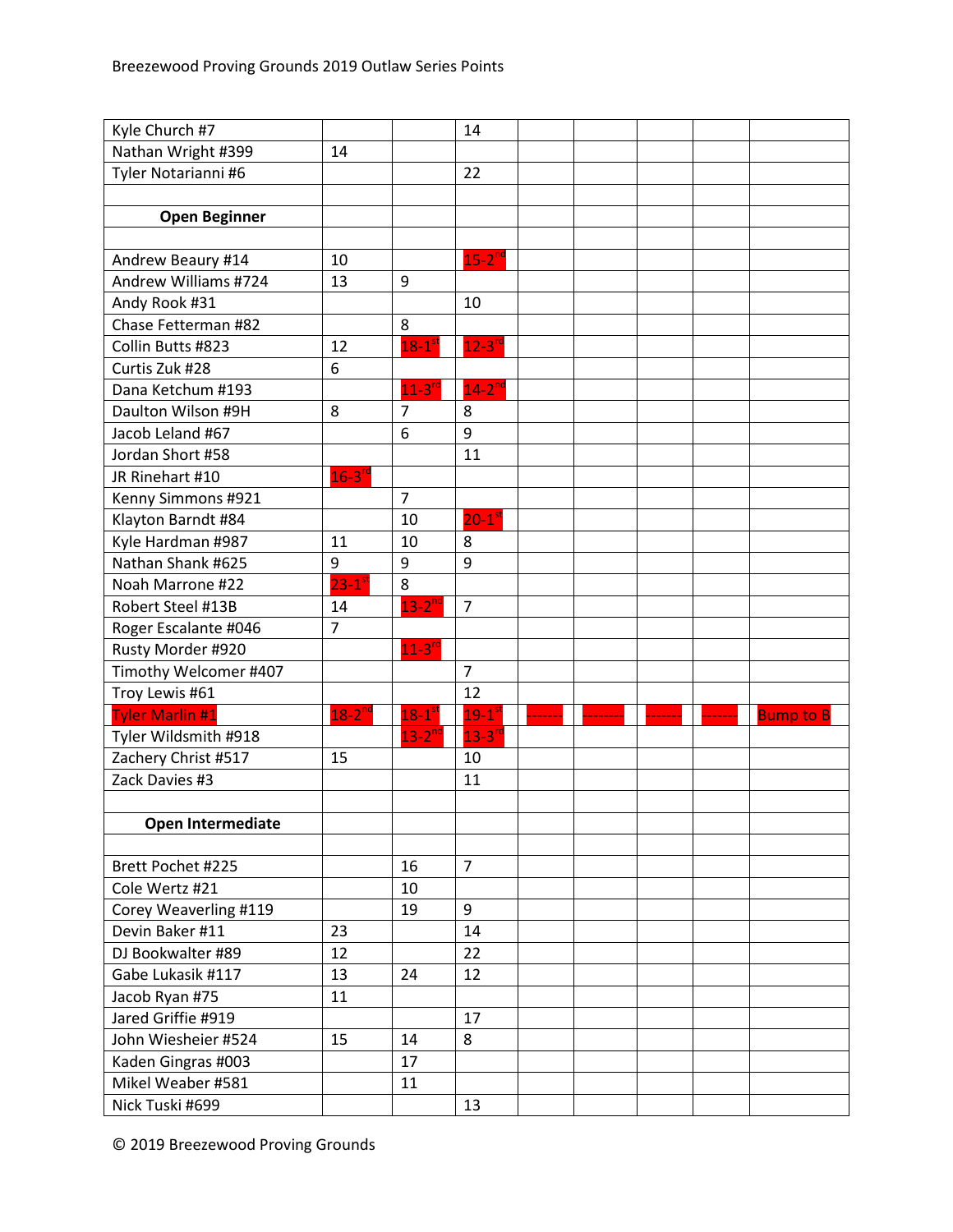| Taylor Smith #412<br>12<br>16<br>15<br>TJ Notarianni #6<br>11<br>9<br>Tyler Notarianni #4<br>10<br>Tyler Smith #15<br>18<br>8<br>6<br>William Spatz #04<br>10<br>13<br><b>Open Advanced</b><br>Adam Whary #512<br>6<br>9<br>Brock Jumper #112<br>Chris Walls #13<br>6<br>8<br>Dayton Buhrman #56<br>Ian Tolbert #521<br>$\overline{7}$<br>6<br>John Natalie #13<br>17<br>Justin Feight #297<br>10<br>10<br>10<br>Luke Haberlein #434<br>$\overline{7}$<br>$\overline{7}$<br>Tim Notarianni #4<br>8<br>8<br>9<br>Trevor Bulger #4<br>12<br>Ty Gehman #113<br>17<br>12<br>15<br><b>Women Open</b><br>$\overline{7}$<br>Ashley Tolbert #610<br>9<br>15<br>13<br>Breanna Savage #104<br>Chloe Sanner #111<br>12<br>10<br>Courtney Caldwell #43<br>18<br>Destiny Boden #13B<br>8<br>$\overline{7}$<br>Felecha Dashem #118<br>9<br>Holly Carroll #595<br>23<br>15<br>11<br>6<br>Jordan Kunkle #00<br>6<br>10<br>Maddie Hill #202<br>9<br>12<br>16<br>Rebecca Rodriguez #27<br>13<br>$\overline{7}$<br>Regina Swinger #3<br>Sam Flack #762<br>8<br>Shelby Cobrando #55<br>16<br>11<br>20<br>Tabby Krone #4<br>8<br>14<br>11<br>Vet 30 Plus<br>Ashley Imler #6<br>16<br>15<br>14<br>Bill Haer #66<br>11<br>9<br>9<br>Daryl Rhine #45<br>12<br>12<br>14<br>Dave Keller Jr #77<br>10<br>8<br>David Savage #104<br>14<br>$\overline{7}$<br>11<br>$\overline{7}$<br>Dustin Shelly #109<br>$\overline{7}$<br>17 | Steven Muth #918 | 14 | 15 |  |  |  |
|----------------------------------------------------------------------------------------------------------------------------------------------------------------------------------------------------------------------------------------------------------------------------------------------------------------------------------------------------------------------------------------------------------------------------------------------------------------------------------------------------------------------------------------------------------------------------------------------------------------------------------------------------------------------------------------------------------------------------------------------------------------------------------------------------------------------------------------------------------------------------------------------------------------------------------------------------------------------------------------------------------------------------------------------------------------------------------------------------------------------------------------------------------------------------------------------------------------------------------------------------------------------------------------------------------------------------------------------------------------------------------------------------|------------------|----|----|--|--|--|
|                                                                                                                                                                                                                                                                                                                                                                                                                                                                                                                                                                                                                                                                                                                                                                                                                                                                                                                                                                                                                                                                                                                                                                                                                                                                                                                                                                                                    |                  |    |    |  |  |  |
|                                                                                                                                                                                                                                                                                                                                                                                                                                                                                                                                                                                                                                                                                                                                                                                                                                                                                                                                                                                                                                                                                                                                                                                                                                                                                                                                                                                                    |                  |    |    |  |  |  |
|                                                                                                                                                                                                                                                                                                                                                                                                                                                                                                                                                                                                                                                                                                                                                                                                                                                                                                                                                                                                                                                                                                                                                                                                                                                                                                                                                                                                    |                  |    |    |  |  |  |
|                                                                                                                                                                                                                                                                                                                                                                                                                                                                                                                                                                                                                                                                                                                                                                                                                                                                                                                                                                                                                                                                                                                                                                                                                                                                                                                                                                                                    |                  |    |    |  |  |  |
|                                                                                                                                                                                                                                                                                                                                                                                                                                                                                                                                                                                                                                                                                                                                                                                                                                                                                                                                                                                                                                                                                                                                                                                                                                                                                                                                                                                                    |                  |    |    |  |  |  |
|                                                                                                                                                                                                                                                                                                                                                                                                                                                                                                                                                                                                                                                                                                                                                                                                                                                                                                                                                                                                                                                                                                                                                                                                                                                                                                                                                                                                    |                  |    |    |  |  |  |
|                                                                                                                                                                                                                                                                                                                                                                                                                                                                                                                                                                                                                                                                                                                                                                                                                                                                                                                                                                                                                                                                                                                                                                                                                                                                                                                                                                                                    |                  |    |    |  |  |  |
|                                                                                                                                                                                                                                                                                                                                                                                                                                                                                                                                                                                                                                                                                                                                                                                                                                                                                                                                                                                                                                                                                                                                                                                                                                                                                                                                                                                                    |                  |    |    |  |  |  |
|                                                                                                                                                                                                                                                                                                                                                                                                                                                                                                                                                                                                                                                                                                                                                                                                                                                                                                                                                                                                                                                                                                                                                                                                                                                                                                                                                                                                    |                  |    |    |  |  |  |
|                                                                                                                                                                                                                                                                                                                                                                                                                                                                                                                                                                                                                                                                                                                                                                                                                                                                                                                                                                                                                                                                                                                                                                                                                                                                                                                                                                                                    |                  |    |    |  |  |  |
|                                                                                                                                                                                                                                                                                                                                                                                                                                                                                                                                                                                                                                                                                                                                                                                                                                                                                                                                                                                                                                                                                                                                                                                                                                                                                                                                                                                                    |                  |    |    |  |  |  |
|                                                                                                                                                                                                                                                                                                                                                                                                                                                                                                                                                                                                                                                                                                                                                                                                                                                                                                                                                                                                                                                                                                                                                                                                                                                                                                                                                                                                    |                  |    |    |  |  |  |
|                                                                                                                                                                                                                                                                                                                                                                                                                                                                                                                                                                                                                                                                                                                                                                                                                                                                                                                                                                                                                                                                                                                                                                                                                                                                                                                                                                                                    |                  |    |    |  |  |  |
|                                                                                                                                                                                                                                                                                                                                                                                                                                                                                                                                                                                                                                                                                                                                                                                                                                                                                                                                                                                                                                                                                                                                                                                                                                                                                                                                                                                                    |                  |    |    |  |  |  |
|                                                                                                                                                                                                                                                                                                                                                                                                                                                                                                                                                                                                                                                                                                                                                                                                                                                                                                                                                                                                                                                                                                                                                                                                                                                                                                                                                                                                    |                  |    |    |  |  |  |
|                                                                                                                                                                                                                                                                                                                                                                                                                                                                                                                                                                                                                                                                                                                                                                                                                                                                                                                                                                                                                                                                                                                                                                                                                                                                                                                                                                                                    |                  |    |    |  |  |  |
|                                                                                                                                                                                                                                                                                                                                                                                                                                                                                                                                                                                                                                                                                                                                                                                                                                                                                                                                                                                                                                                                                                                                                                                                                                                                                                                                                                                                    |                  |    |    |  |  |  |
|                                                                                                                                                                                                                                                                                                                                                                                                                                                                                                                                                                                                                                                                                                                                                                                                                                                                                                                                                                                                                                                                                                                                                                                                                                                                                                                                                                                                    |                  |    |    |  |  |  |
|                                                                                                                                                                                                                                                                                                                                                                                                                                                                                                                                                                                                                                                                                                                                                                                                                                                                                                                                                                                                                                                                                                                                                                                                                                                                                                                                                                                                    |                  |    |    |  |  |  |
|                                                                                                                                                                                                                                                                                                                                                                                                                                                                                                                                                                                                                                                                                                                                                                                                                                                                                                                                                                                                                                                                                                                                                                                                                                                                                                                                                                                                    |                  |    |    |  |  |  |
|                                                                                                                                                                                                                                                                                                                                                                                                                                                                                                                                                                                                                                                                                                                                                                                                                                                                                                                                                                                                                                                                                                                                                                                                                                                                                                                                                                                                    |                  |    |    |  |  |  |
|                                                                                                                                                                                                                                                                                                                                                                                                                                                                                                                                                                                                                                                                                                                                                                                                                                                                                                                                                                                                                                                                                                                                                                                                                                                                                                                                                                                                    |                  |    |    |  |  |  |
|                                                                                                                                                                                                                                                                                                                                                                                                                                                                                                                                                                                                                                                                                                                                                                                                                                                                                                                                                                                                                                                                                                                                                                                                                                                                                                                                                                                                    |                  |    |    |  |  |  |
|                                                                                                                                                                                                                                                                                                                                                                                                                                                                                                                                                                                                                                                                                                                                                                                                                                                                                                                                                                                                                                                                                                                                                                                                                                                                                                                                                                                                    |                  |    |    |  |  |  |
|                                                                                                                                                                                                                                                                                                                                                                                                                                                                                                                                                                                                                                                                                                                                                                                                                                                                                                                                                                                                                                                                                                                                                                                                                                                                                                                                                                                                    |                  |    |    |  |  |  |
|                                                                                                                                                                                                                                                                                                                                                                                                                                                                                                                                                                                                                                                                                                                                                                                                                                                                                                                                                                                                                                                                                                                                                                                                                                                                                                                                                                                                    |                  |    |    |  |  |  |
|                                                                                                                                                                                                                                                                                                                                                                                                                                                                                                                                                                                                                                                                                                                                                                                                                                                                                                                                                                                                                                                                                                                                                                                                                                                                                                                                                                                                    |                  |    |    |  |  |  |
|                                                                                                                                                                                                                                                                                                                                                                                                                                                                                                                                                                                                                                                                                                                                                                                                                                                                                                                                                                                                                                                                                                                                                                                                                                                                                                                                                                                                    |                  |    |    |  |  |  |
|                                                                                                                                                                                                                                                                                                                                                                                                                                                                                                                                                                                                                                                                                                                                                                                                                                                                                                                                                                                                                                                                                                                                                                                                                                                                                                                                                                                                    |                  |    |    |  |  |  |
|                                                                                                                                                                                                                                                                                                                                                                                                                                                                                                                                                                                                                                                                                                                                                                                                                                                                                                                                                                                                                                                                                                                                                                                                                                                                                                                                                                                                    |                  |    |    |  |  |  |
|                                                                                                                                                                                                                                                                                                                                                                                                                                                                                                                                                                                                                                                                                                                                                                                                                                                                                                                                                                                                                                                                                                                                                                                                                                                                                                                                                                                                    |                  |    |    |  |  |  |
|                                                                                                                                                                                                                                                                                                                                                                                                                                                                                                                                                                                                                                                                                                                                                                                                                                                                                                                                                                                                                                                                                                                                                                                                                                                                                                                                                                                                    |                  |    |    |  |  |  |
|                                                                                                                                                                                                                                                                                                                                                                                                                                                                                                                                                                                                                                                                                                                                                                                                                                                                                                                                                                                                                                                                                                                                                                                                                                                                                                                                                                                                    |                  |    |    |  |  |  |
|                                                                                                                                                                                                                                                                                                                                                                                                                                                                                                                                                                                                                                                                                                                                                                                                                                                                                                                                                                                                                                                                                                                                                                                                                                                                                                                                                                                                    |                  |    |    |  |  |  |
|                                                                                                                                                                                                                                                                                                                                                                                                                                                                                                                                                                                                                                                                                                                                                                                                                                                                                                                                                                                                                                                                                                                                                                                                                                                                                                                                                                                                    |                  |    |    |  |  |  |
|                                                                                                                                                                                                                                                                                                                                                                                                                                                                                                                                                                                                                                                                                                                                                                                                                                                                                                                                                                                                                                                                                                                                                                                                                                                                                                                                                                                                    |                  |    |    |  |  |  |
|                                                                                                                                                                                                                                                                                                                                                                                                                                                                                                                                                                                                                                                                                                                                                                                                                                                                                                                                                                                                                                                                                                                                                                                                                                                                                                                                                                                                    |                  |    |    |  |  |  |
|                                                                                                                                                                                                                                                                                                                                                                                                                                                                                                                                                                                                                                                                                                                                                                                                                                                                                                                                                                                                                                                                                                                                                                                                                                                                                                                                                                                                    |                  |    |    |  |  |  |
|                                                                                                                                                                                                                                                                                                                                                                                                                                                                                                                                                                                                                                                                                                                                                                                                                                                                                                                                                                                                                                                                                                                                                                                                                                                                                                                                                                                                    |                  |    |    |  |  |  |
|                                                                                                                                                                                                                                                                                                                                                                                                                                                                                                                                                                                                                                                                                                                                                                                                                                                                                                                                                                                                                                                                                                                                                                                                                                                                                                                                                                                                    |                  |    |    |  |  |  |
|                                                                                                                                                                                                                                                                                                                                                                                                                                                                                                                                                                                                                                                                                                                                                                                                                                                                                                                                                                                                                                                                                                                                                                                                                                                                                                                                                                                                    |                  |    |    |  |  |  |
|                                                                                                                                                                                                                                                                                                                                                                                                                                                                                                                                                                                                                                                                                                                                                                                                                                                                                                                                                                                                                                                                                                                                                                                                                                                                                                                                                                                                    |                  |    |    |  |  |  |
|                                                                                                                                                                                                                                                                                                                                                                                                                                                                                                                                                                                                                                                                                                                                                                                                                                                                                                                                                                                                                                                                                                                                                                                                                                                                                                                                                                                                    |                  |    |    |  |  |  |
|                                                                                                                                                                                                                                                                                                                                                                                                                                                                                                                                                                                                                                                                                                                                                                                                                                                                                                                                                                                                                                                                                                                                                                                                                                                                                                                                                                                                    |                  |    |    |  |  |  |
|                                                                                                                                                                                                                                                                                                                                                                                                                                                                                                                                                                                                                                                                                                                                                                                                                                                                                                                                                                                                                                                                                                                                                                                                                                                                                                                                                                                                    |                  |    |    |  |  |  |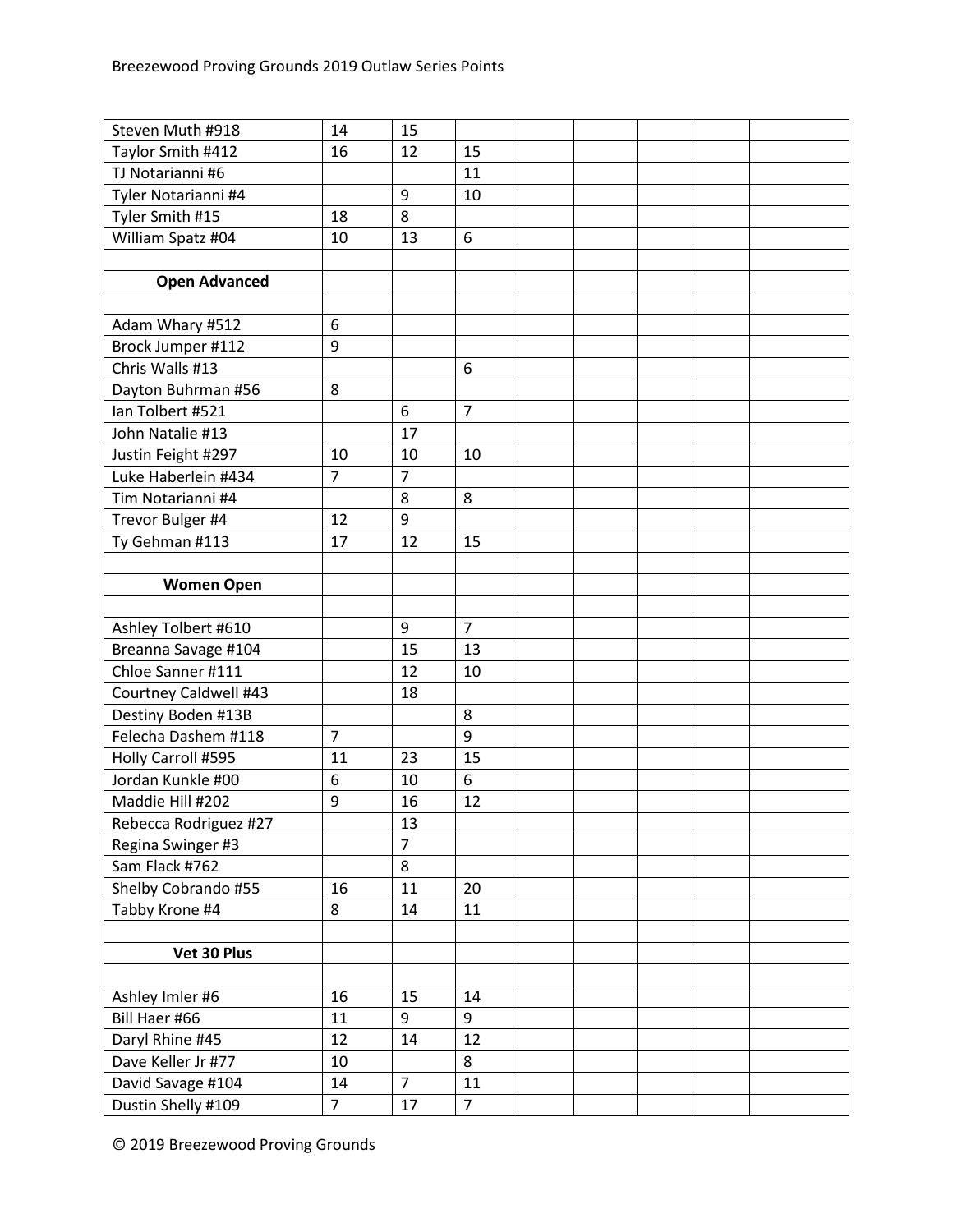| Howard Dashem #629    | 8               | 8               | 6               |  |  |  |
|-----------------------|-----------------|-----------------|-----------------|--|--|--|
| Ian Smith #171        |                 | 20              |                 |  |  |  |
| Ian Tolbert #521      |                 | 25              | 23              |  |  |  |
| Jake Harmon #419      |                 | 16              | 15              |  |  |  |
| James Marrone #76     | 15              | 12              | 13              |  |  |  |
| Joe Miller #818       |                 | 10              | 10              |  |  |  |
| John Shank #820       | 13              | 11              | 16              |  |  |  |
| Josh Costaldo #587    | 18              | 13              |                 |  |  |  |
| Lucas Smith #27       |                 |                 | 18              |  |  |  |
| Roger Escalante #046  | 9               |                 |                 |  |  |  |
| Tyler Smith #15       | 23              | 18              |                 |  |  |  |
|                       |                 |                 |                 |  |  |  |
| <b>Trophy Open</b>    |                 |                 |                 |  |  |  |
|                       |                 |                 |                 |  |  |  |
| Jacob Ryan #75        | 1 <sup>st</sup> |                 |                 |  |  |  |
| John Schmidt #418     |                 | 3 <sup>rd</sup> |                 |  |  |  |
| Jon Blemler #326      |                 |                 | 1 <sup>st</sup> |  |  |  |
| Josh Castaldo #587    |                 | $2^{nd}$        |                 |  |  |  |
| Nathan Wright #399    | 2 <sup>nd</sup> |                 |                 |  |  |  |
| Nathaniel Yeager #515 |                 |                 | 6 <sup>th</sup> |  |  |  |
| Paul Morelli #77      |                 | 1 <sup>st</sup> | 3 <sup>rd</sup> |  |  |  |
| Paul Savino #418      |                 |                 | 5 <sup>th</sup> |  |  |  |
| Taylor Smith #412     |                 |                 | 4 <sup>th</sup> |  |  |  |
| Troy Lewis #61        |                 |                 | 2 <sup>nd</sup> |  |  |  |
|                       |                 |                 |                 |  |  |  |
| <b>TRIKES</b>         |                 |                 |                 |  |  |  |
|                       |                 |                 |                 |  |  |  |
| 2 Stroke Open         |                 |                 |                 |  |  |  |
|                       |                 |                 |                 |  |  |  |
| Bryan Ditch #97       | 17              |                 |                 |  |  |  |
| Dalton Gish #444      | $\overline{7}$  |                 |                 |  |  |  |
| Dave Swinger #520     | 22              |                 | 13              |  |  |  |
| George Hodges #510    |                 |                 | $9\,$           |  |  |  |
| Isaiah Marker #12     | 13              |                 |                 |  |  |  |
| Joe Day #913          | 6               |                 |                 |  |  |  |
| John Fowler #72       |                 |                 | 11              |  |  |  |
| John Souto #316       | 11              |                 | 14              |  |  |  |
| Mark Rich #133        | 8               |                 |                 |  |  |  |
| Nathan Berkheiser #37 |                 |                 | 8               |  |  |  |
| Nick Day #86          | 10              |                 |                 |  |  |  |
| Ray Eldridge #747     | 12              |                 | 12              |  |  |  |
| Regina Swinger #3     | 9               |                 | $\overline{7}$  |  |  |  |
| Sam Harkabusic #7     |                 |                 |                 |  |  |  |
|                       | 14              |                 | 16              |  |  |  |
| Ted Trey #9           |                 |                 | 10              |  |  |  |
| Zachery Howard #249   | 15              |                 | 21              |  |  |  |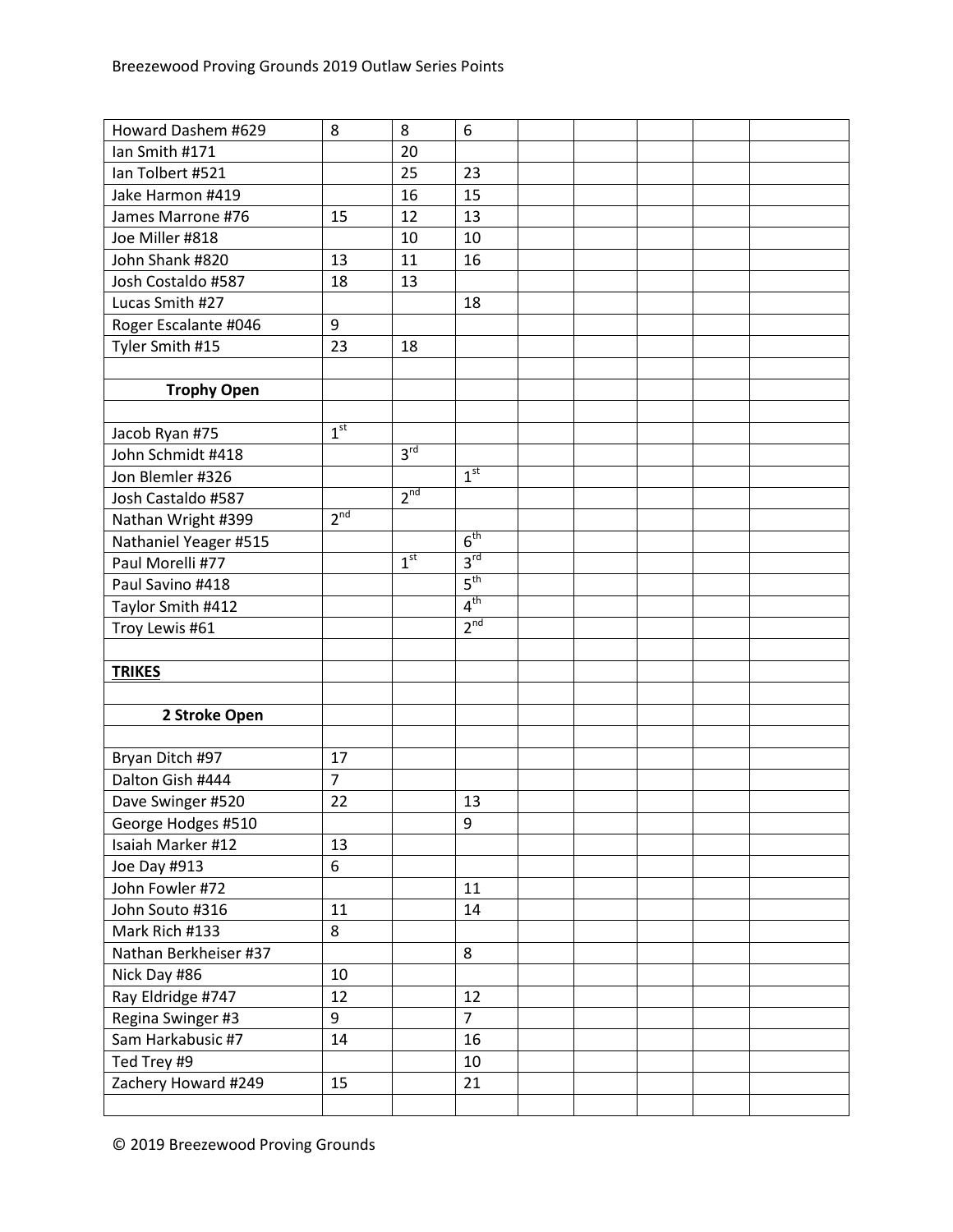| 4 Stroke Open         |                |                |  |  |
|-----------------------|----------------|----------------|--|--|
|                       |                |                |  |  |
| Bryan Ditch #97       | 17             | 13             |  |  |
| Gavin Hoffman #50     | 12             |                |  |  |
| John Souto #316       | 14             | 8              |  |  |
| Lee Marker #5         | 19             |                |  |  |
| Matt Plevel #323      | 10             |                |  |  |
| Nathan Mellon #36     | 13             | 10             |  |  |
| Ross Massa #39        | 15             | 9              |  |  |
| Ruston Renn #69       | 16             | 11             |  |  |
| Sean Ridgway #314     | 24             | 18             |  |  |
| Terry Schmelze #777   | 11             |                |  |  |
| Tim Michaels #50      | 9              |                |  |  |
| Tom Fox #68           |                | 6              |  |  |
| Wyatt Watson #69      |                | $\overline{7}$ |  |  |
|                       |                |                |  |  |
| <b>Women Open</b>     |                |                |  |  |
|                       |                |                |  |  |
| Ashley Imler #314     |                | 15             |  |  |
| Kait Jacoby #414      | 8              | $\overline{7}$ |  |  |
| Megan Fox #86         |                | 6              |  |  |
| Regina Swinger #3     | 13             | 10             |  |  |
| Sam Flack #762        | 6              | 8              |  |  |
|                       |                |                |  |  |
| <b>Kids Open</b>      |                |                |  |  |
|                       |                |                |  |  |
| Fred Day #5           | $\overline{7}$ |                |  |  |
| Max Mortellite #621   | 9              | 12             |  |  |
| Raymond Eldridge #95  | 8              | $\overline{7}$ |  |  |
| Riley Tolar #625      | 6              |                |  |  |
| Wesley Franke #773    | 11             |                |  |  |
| Wilson Moraer #25     | 16             |                |  |  |
|                       |                |                |  |  |
| <b>Hard Tail Open</b> |                |                |  |  |
|                       |                |                |  |  |
| Brad Waddell #714     | 11             |                |  |  |
| Dakota Cann #713      | 10             |                |  |  |
| Gary Tolar #869       | 6              | 6              |  |  |
| Gavin Hoffman #47     | 14             |                |  |  |
| John Souto #316       | 19             | 13             |  |  |
| Nathan Mellon #36     | 8              |                |  |  |
| Steve Downs #68       | $\overline{7}$ |                |  |  |
| Terry Schmelzle #T1   | 9              |                |  |  |
| Wyatt Watson #69      | 12             | 8              |  |  |
|                       |                |                |  |  |
|                       |                |                |  |  |